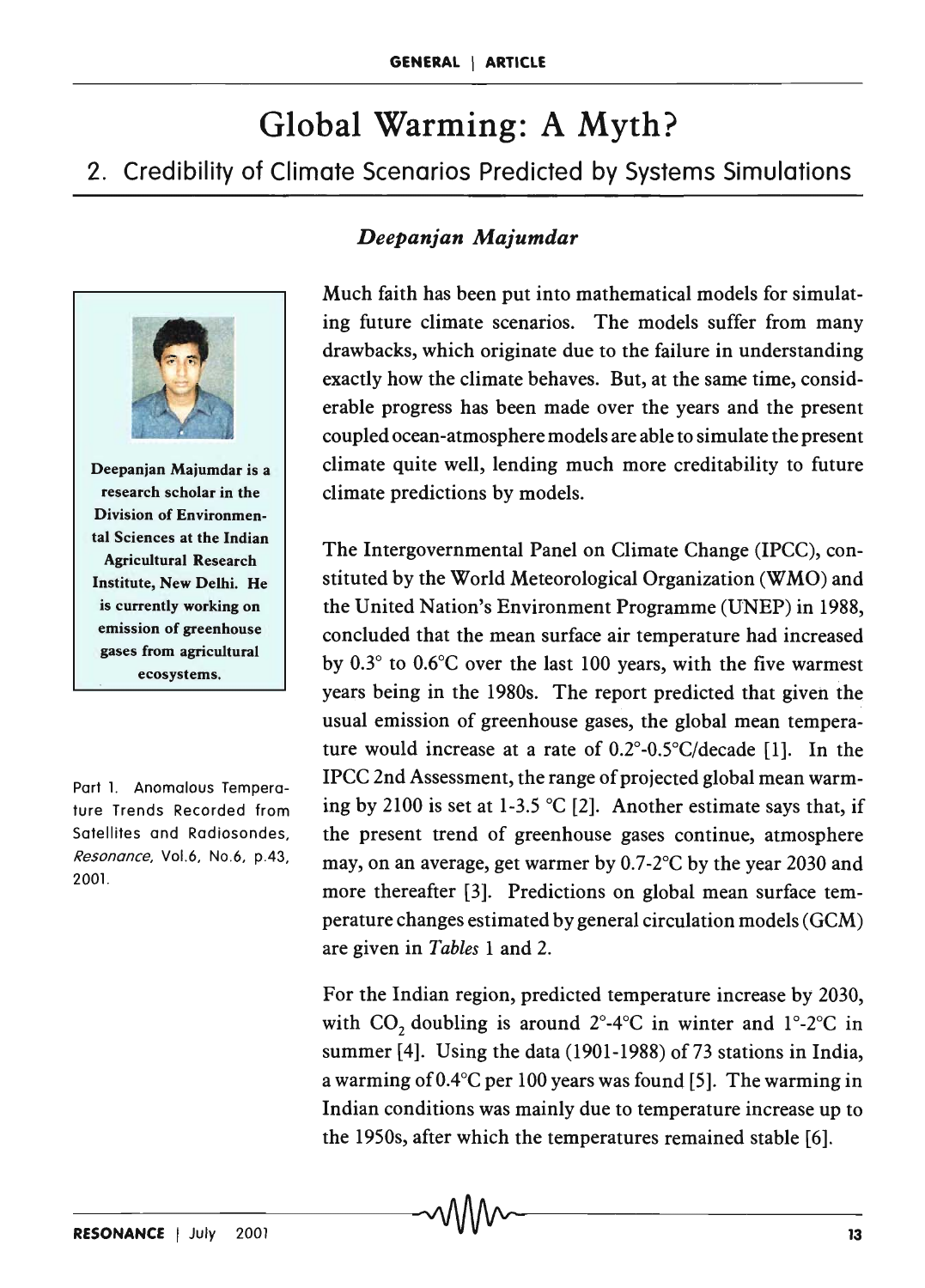| Global mixed layer atmosphere-ocean GCM (equilibrium $2 \times CO2$ simulations)                                                                                                                                         |                                                                                                    |  |  |
|--------------------------------------------------------------------------------------------------------------------------------------------------------------------------------------------------------------------------|----------------------------------------------------------------------------------------------------|--|--|
| Global surface                                                                                                                                                                                                           |                                                                                                    |  |  |
| air                                                                                                                                                                                                                      |                                                                                                    |  |  |
| temperature                                                                                                                                                                                                              |                                                                                                    |  |  |
| change (°C)                                                                                                                                                                                                              | Reference(s)                                                                                       |  |  |
| Hansen J, Lacis A, Rind D, Russel G, Stone P, Fung I, Ruedy R and Lerner J In Climate Processes<br>4.8<br>and Climate Sensitivity (eds. Hansen, J E and Takahasi T), American Geophysical Union,<br>Washington DC, 1984. |                                                                                                    |  |  |
| 4.0                                                                                                                                                                                                                      | Washington W M and Meehl G A, J. Geophys. Res., 89, 9475-9503, 1984.                               |  |  |
| 4.0                                                                                                                                                                                                                      | Manabe S and Wetherald R T, J. Atmos. Sci., 44, 1211-1235, 1987.                                   |  |  |
| 3.2                                                                                                                                                                                                                      | Mitchell J F B and Warrillow D A, Nature, 382, 56-60, 1987.                                        |  |  |
| 5.2                                                                                                                                                                                                                      | Wilson CA and Mitchell J F B, J. Geophys Res., 92, 13315-13343, 1987.                              |  |  |
| 3.2                                                                                                                                                                                                                      | Wetherald R T and Manabe S, J. Atmos. Sci., 45, 1397-1415, 1988.                                   |  |  |
| 3.5                                                                                                                                                                                                                      | Mitchell J F B, Senior C A and Ingram W J, Nature, 341, 132-134, 1989.                             |  |  |
| $-4.3$                                                                                                                                                                                                                   | Noda A and Tokioka T, J. Met. Soc. Japan, 67, 1055-1067, 1989.                                     |  |  |
| 2.8                                                                                                                                                                                                                      | Schlesinger M E and Zhao Z C, J. Climate, 2, 459-495, 1989.                                        |  |  |
| 4.0                                                                                                                                                                                                                      | Meehl G A and Washington W M, Climatic Change, 16, 283-306, 1990.                                  |  |  |
| 3.5                                                                                                                                                                                                                      | Boer G J, McFarlane N A and Lazare M, J. Climate, 5, 1045-1077, 1992.                              |  |  |
| 4.0                                                                                                                                                                                                                      | Gordon H B, Whetton P H, Pittock A B, Fowler A M and Haylock M R, Clim. Dyan., 8, 83-102,<br>1992. |  |  |
| 3.5                                                                                                                                                                                                                      | McFarlane N A, Boer G J, Blanchet J P and Lazare M, J. Climate, 5,1013-1044, 1992.                 |  |  |
| 3.5                                                                                                                                                                                                                      | Boer G J, Clim. Dyan., 8, 225-239, 1993.                                                           |  |  |
| 4.6                                                                                                                                                                                                                      | Washington W M and Meehl G A, Clim. Dyan., 8, 211-223, 1993.                                       |  |  |
| 4.0                                                                                                                                                                                                                      | Gordon H B and Hunt B, Clim. Dyan., 9, 195-212, 1994.                                              |  |  |
| 4.8                                                                                                                                                                                                                      | Watterson I G, Dix MR, Gordon H B and McGregor J L, Aust .Met. Mag., 44, 111-125, 1995.            |  |  |

#### Table 1. Estlmatedchanges in mean global surface air temperature by different model experiments.

## Drawbacks of Simulation Models in Climate Change Studies

Until recently, climate models were unable even to simulate the present climate adequately. To force the models to simulate the present climate right, researchers adjust the amount of heat and moisture flowing between the model's atmosphere and ocean, termed as 'flux adjustments'. These adjustments may mask the drawbacks of the models rather than rectifying their inherent deficiencies. Introduction of an error and its adjustment subse-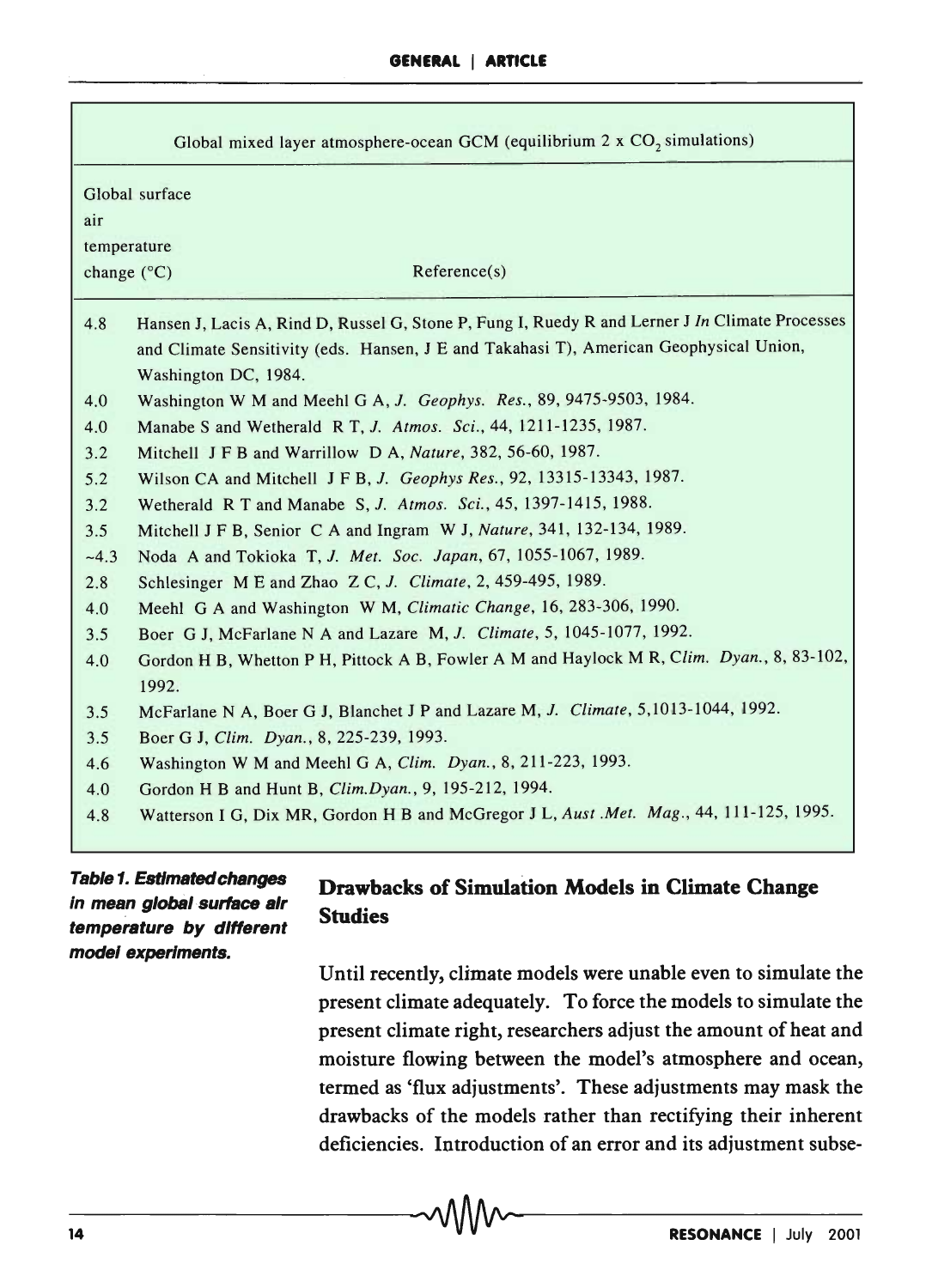| <b>GHG</b><br>scenario <sup>a</sup>                                                                                                                                                                               | Global<br>surface<br>air<br>temperature<br>change<br>at $CO2$ |                                                                                                                                |  |
|-------------------------------------------------------------------------------------------------------------------------------------------------------------------------------------------------------------------|---------------------------------------------------------------|--------------------------------------------------------------------------------------------------------------------------------|--|
|                                                                                                                                                                                                                   | doubling<br>$(^{\circ}C)$                                     | Reference (s)                                                                                                                  |  |
| $1\% \text{ yr}^{-1}$                                                                                                                                                                                             | 2.2                                                           | Manabe S, Stouffer R J, Spelman M J and Bryan K, J. Climate, 4, 785-<br>818, 1991.                                             |  |
| $1.3\% \text{ yr}^{-1}$                                                                                                                                                                                           | 1.3                                                           | Cubasch U, Hasselmann K, Hock H, Mikolajewicz U, Santer B D and<br>Sausen R, Clim. Dyan., 8, 55-69, 1992.                      |  |
| $1\% \text{ yr}^{-1}$                                                                                                                                                                                             | 2.2                                                           | Manabe S, Spelman M J and Stouffer R J, J. Climate, 5, 105-126, 1992.                                                          |  |
| $1\% \text{ yr}^{-1}$                                                                                                                                                                                             | 2.3                                                           | Meehl G A, Branstator G W and Washington W M, J. Climate, 6, 42-63, 1993.                                                      |  |
| $1\% \text{ yr}^{-1}$                                                                                                                                                                                             | 1.35                                                          | Colman R A, Power S B, McAvaney B J and Dahni R R, Geophys. Res. Lett.,<br>22, 3047-3050, 1995.                                |  |
| $1\% \text{ yr}^{-1}$                                                                                                                                                                                             | 1.7                                                           | Murphy J M, J.Clim., 8, 496-514, 1995.                                                                                         |  |
| $1\% \text{ yr}^{-1}$                                                                                                                                                                                             | 1.7                                                           | Murphy J M and Mitchell J F B., J.Clim., 8, 57-80, 1995.                                                                       |  |
| $1\% \text{ yr}^{-1}$                                                                                                                                                                                             | 1.7                                                           | Senior C A, J. Climate, 8, 2860-2880, 1995.                                                                                    |  |
| $1\% \text{ yr}^{-1}$                                                                                                                                                                                             | 1.6                                                           | Tokioka T, Noda A, Kitoh A, Nikaidou Y, Nakagawa S, Motoi T, Ukimoto S<br>and Takata T, J. Met. Soc. Japan, 74, 817-826, 1995. |  |
| $1\% \text{ yr}^{-1}$                                                                                                                                                                                             | 3.8                                                           | Meehl G A, J. Water, Air and Soil Pollution, 92, 203-213, 1996.                                                                |  |
| $1\% \text{ yr}^{-1} +$                                                                                                                                                                                           |                                                               |                                                                                                                                |  |
| aerosols                                                                                                                                                                                                          | $-2.5$                                                        | Mitchell J F B. and Johns T J, J. Climate, 10, 245-267, 1996.                                                                  |  |
| $1\% \text{ yr}^{-1}$                                                                                                                                                                                             | 3.8                                                           | Washington W M and Meehl G A, J. Geophys. Res., 101, 12795-12801, 1996.                                                        |  |
| $1\% \text{ yr}^{-1}$                                                                                                                                                                                             | 2.6                                                           | Flato G, Boer G J, Lee W G, McFarlane N A, Ramsden D, Reader C and Weaver<br>A, 1997.                                          |  |
| $1\% \text{ yr}^{-1}$                                                                                                                                                                                             | 2.0                                                           | Gordon H B and O'Farrel S P, Mon. Wea. Rev., 125, 875-901, 1997.                                                               |  |
| <sup>a</sup> GHG scenario refers to the rate of increase of $CO2$ used in model experiments; most experiments use<br>1% $yr^{-1}$ , which gives a doubling of $CO_2$ after 70 years.<br>(Adopted from IPCC, 1998) |                                                               |                                                                                                                                |  |

**quently in a model results in a loss of the model's ability to predict future climates. Old simulations of atmosphere, without a component representing world oceans were able to recreate the**  present climate. But those models were found deficient in **predicting future scenarios.** 

**Table 2. Global coupled atmosphere-ocean general circulation models (transient simulations).**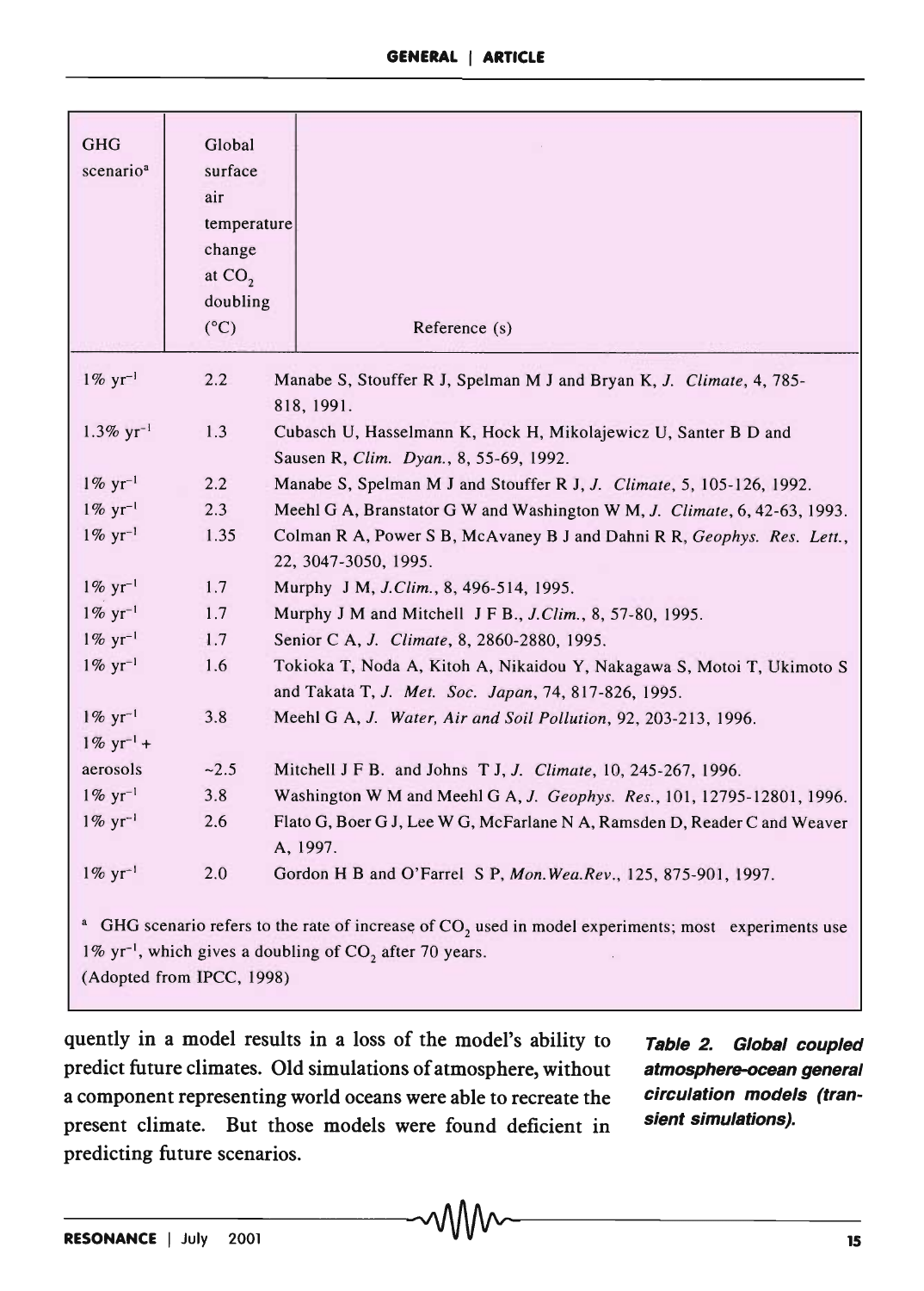The remarkable thermodynamic properties of water can make it nature's thermostat and, perhaps, negate global warming.

## Possible Reasons for the Failure of Models to Simulate Observed Temperature Changes

*(i) Behaviour of Atmospheric Moisture:* The remarkable thermodynamic properties of water can make it nature's thermostat and, perhaps, negate global warming. Moisture laden air cools while rising, forms clouds, brings rain and consequently moisture of the rising air decreases and a drier air fills up the upper troposphere. If global warming exists, this process will be quicker, so that the air will release moisture as rain more quickly and get drier. As moisture is efficient in trapping heat, its reduction will lead to reduced heat trapping by the air mass, allowing more terrestrial heat to radiate back to the space. So there will be a cooling of the troposphere. This is called 'negative feedback' and the climate models are not adequately equipped with the details of this phenomenon. If this feedback exists, doubling of  $CO$ , may result in only  $1/8-1/14$ th of the warming response or even less of those attributed to equilibrium climate change models. This argument, however, has been strongly challenged. Some believe that although it is qualitatively correct, the negative feedback may not be strong. Moisture transport and distribution in the atmosphere is not fully understood and it is difficult to estimate how much of the moisture that turns into clouds ultimately comes down as rain and how much remains in the upper atmosphere. Further, increase in global surface temperature may lead to more evaporation from water bodies, which may ultimately result in a further increase in tropospheric temperature through a 'positive feedback'. And again, as the troposphere warms up, its water holding capacity also increases, amplifying chances of further warming. But satellite data indicate that free troposphere is largely cut-off from the surface and evaporated water may not moisten the free troposphere significantly. There are serious gaps in the knowledge of the water vapour in atmosphere and water vapour feedback is one of the great uncertainties of climate models. As a result, models driven by greenhouse gases alone give a warming twice as large as that observed over the last 150 years, about  $1^{\circ}$ C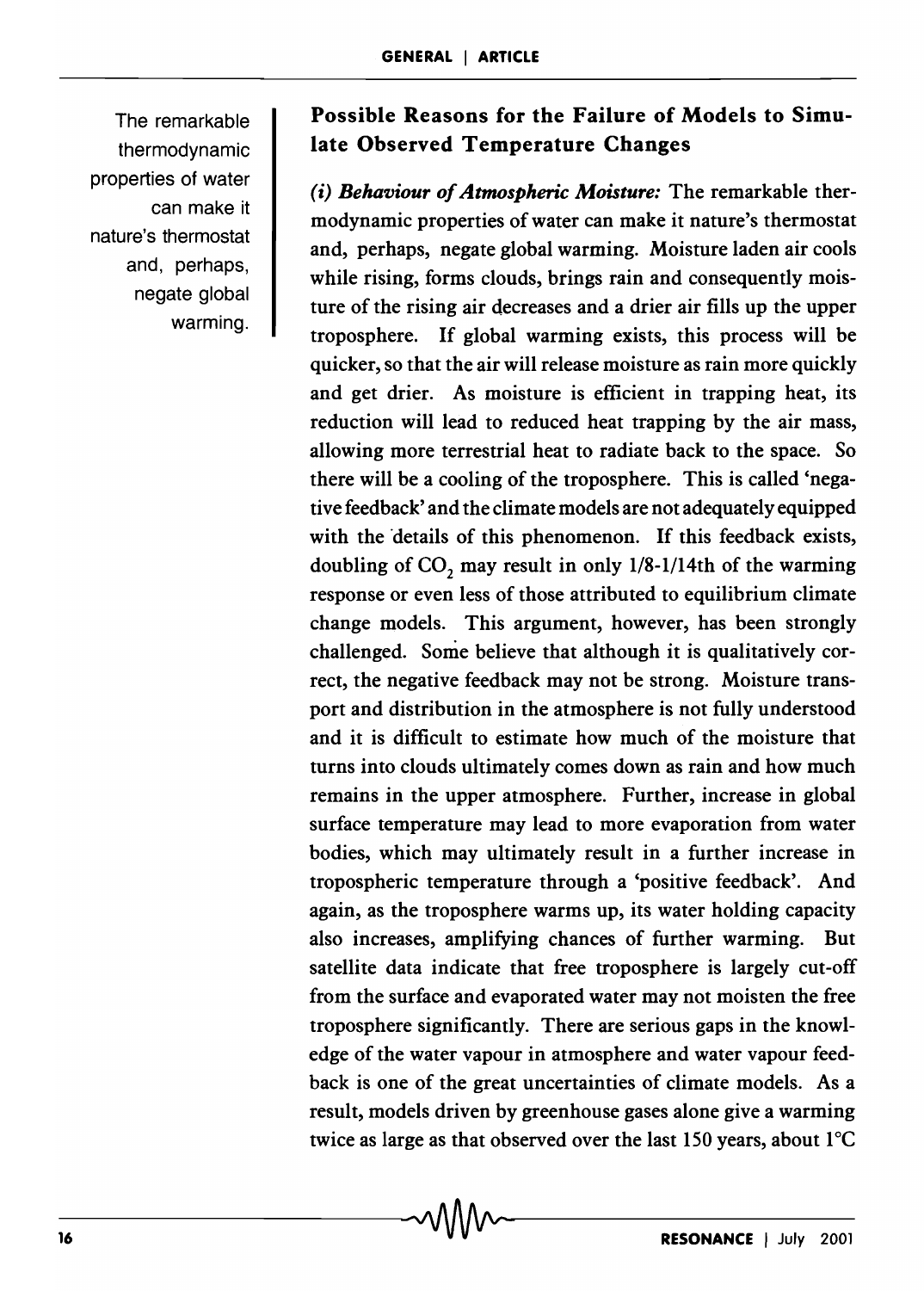rather than the observed O.5-0.6°C. The difference between the observed and the predicted warming could be because factors such as the aerosol radiative properties, clouds and cloud radiative forcing were not included.

*(ii) Cloud Properties:* The behaviour of several models, in particular their sensitivity to changes in atmospheric CO<sub>2</sub> levels, depends on the relative properties of water-drops and ice-crystals in clouds in the atmosphere. Cloud water content depletes with precipitation, which depends on temperature, water content of the clouds and precipitation from upper layers. Transition from water to ice occurs between -15 and 0 °C. Ice particles start to fall as soon as they are formed, at  $1 \text{ms}^{-1}$ . As water drops fall more slowly, the water clouds remain longer in the troposphere and may lead to increased cooling of the atmosphere by reducing the amount of solar energy reaching the earth (cloud albedo effect). This effect may be alarmingly large at temperatures near 0 °C where ice crystals melt to form water drops. On replacing rela-tive humidity cloud scheme with water clouds in the models, global annual average surface temperature comes down from 5.2  $\mathrm{K}$  to 2.7  $\mathrm{K}$ . If cloud radiative properties are allowed to depend on the cloud water content, warming is further reduced to  $1.9 \text{ }^{\circ}\text{K}$  [7].

*(iii) Cloud Radiative Forcing:* Clouds reflect a large part of the incoming solar radiation, leading to a relative cooling of the troposphere. They also absorb long-wave radiation from earth's surface, warming up the troposphere. These effects are called short-wave and long-wave cloud radiative forcing. The greenhouse effect of clouds may be a hundred times larger than that due to the increase in CO<sub>2</sub> concentration [8]. The presence of clouds puts large uncertainties in climate change simulations by influencing the effects of the greenhouse gases. This makes the handling of general circulation models (GCM) difficult and predictions become erroneous. Cloud radiative forcing has to be explicitly known to predict global temperature changes. Earth radiation budget experiment (ERBE) has showed that clouds could have cooled the earth below the temperature it would have

Clouds reflect a large part of the incoming solar radiation, leading to a relative cooling of the troposphere. They also absorb longwave radiation from earth's surface, warming up the troposphere.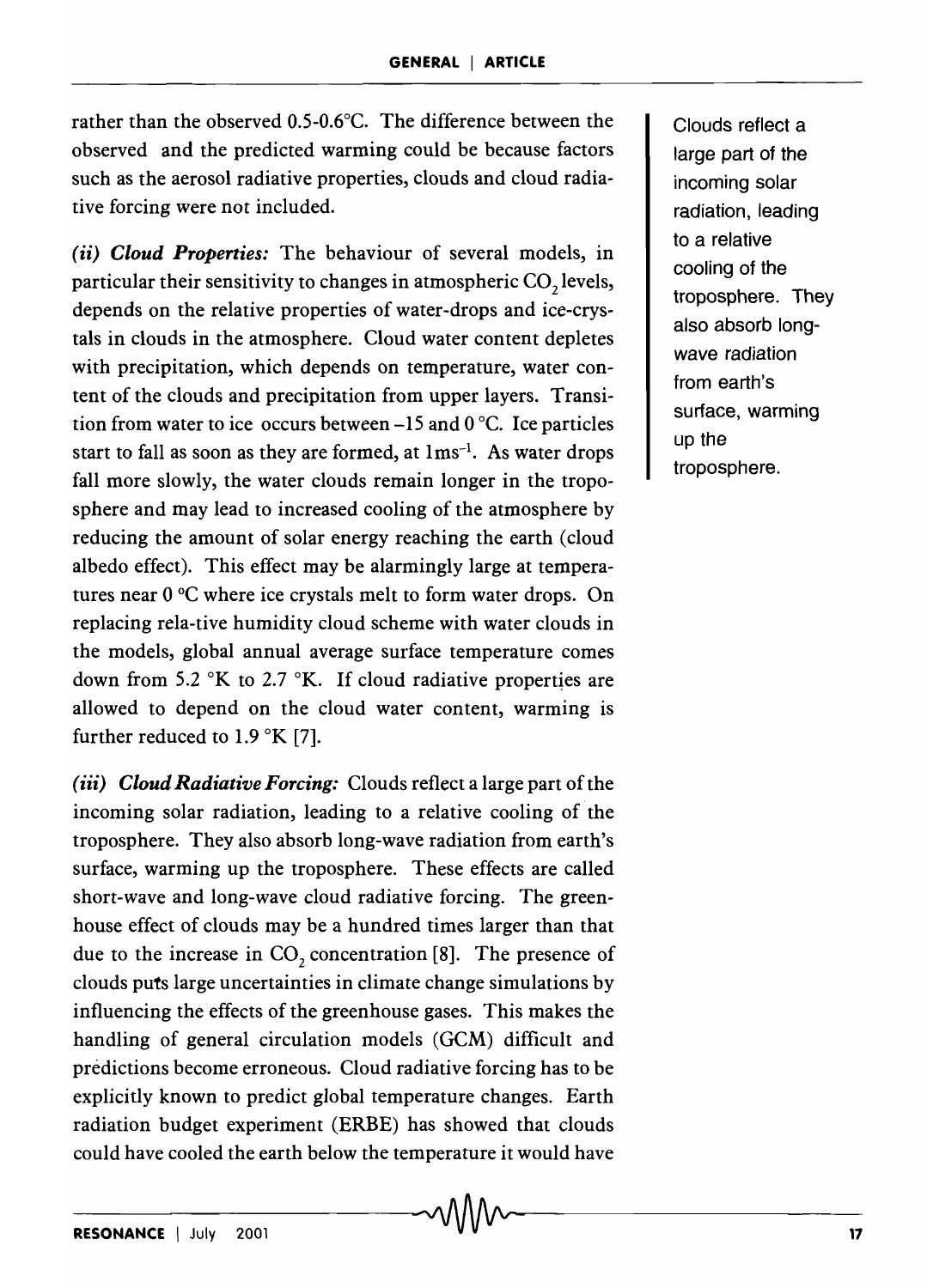Models show that complete removal of stratospheric ozone in the presence of a particulate layer near the surface heats up the surface. without any cloud. Most of the models use positive cloud feedback, which gives a warming in presence of clouds. But until now, it has not been conclusively proved whether clouds have a net positive feedback or not.

*(iv) Effect of Ozone Depletion:* Presence of ozone in stratosphere is responsible for thermal heating of the stratosphere as it absorbs ultraviolet (UV), visible and infra-red (IR) radiation. It has been suggested that ozone depletion may lead to considerable changes in surface atmospheric temperature. Models show that complete removal of stratospheric ozone in the presence of a particulate layer near the surface heats up the surface. The heating is a result of combined effects of increased net solar radiation at the ground due to ozone removal and consequent increase in water vapour content in the atmosphere. If surface albedo increases, surface temperature increases because of increased reflection of visible radiation and its effective trapping by the particulate layer. Without the presence of a particulate layer, surface cooling results from complete removal of stratospheric ozone. It is generally presumed that earth surface and tropospheric temperatures change in a similar manner because of the convective coupling of these two levels. But in some special cases this may not hold good. Models have shown that ozone depletion in upper troposphere cools down that region more than it does the surface. The actual difference between the surface and the tropospheric temperatures may vary, as the profile of the ozone level fluctuations is uncertain. Computer simulation done for the period 1979-1993 has shown that, ozone change cooled the troposphere by O.06°C/decade but the surface by only O.03°C/decade [9].

*(v) Variation in Solar Luminosity:* Variation in solar radiation received by earth may affect earth's climate. There are two sources of this variability.

a) Changes in Sun-earth Orbital Parameters: Variations in earth's orbital parameters influence the latitudinal and seasonal pattern of solar radiation received by earth (called 'Milankovitch ef-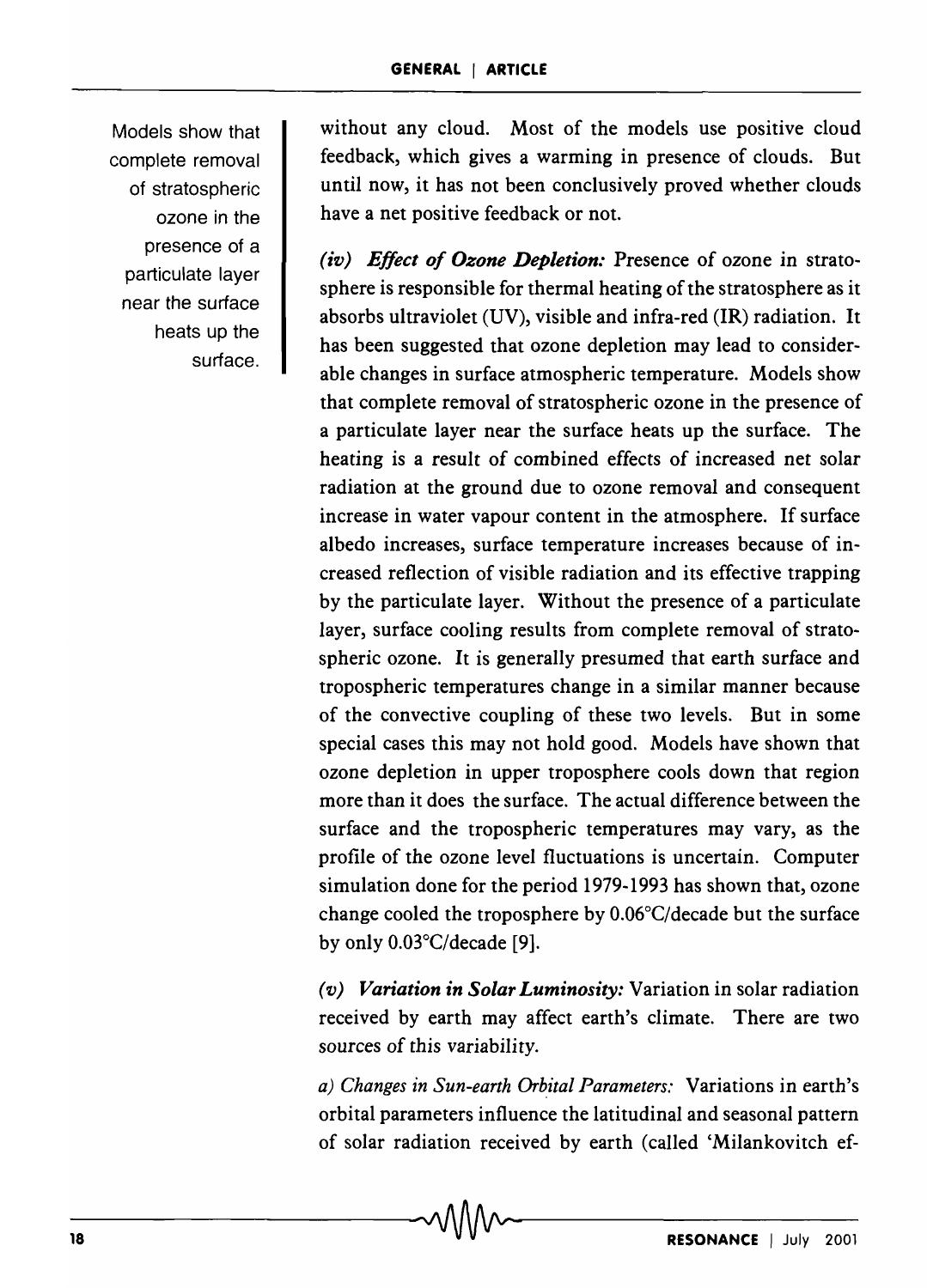feet'). Radiative forcing due to the Milankovitch effect can be obtained for particular latitudes and months and it has been seen that the effect is small compared to radiative forcing due to 'enhanced greenhouse effect'. This comparison may be rather rough, as the Milankovitch effect results from redistribution of solar energy latitudinally and seasonally. Since, the variability in sun's orbital parameters has a periodicity of 20000,40000 and 100000 years, these variations are unlikely to influence temperature trends recorded over the last 100 years.

*b) Physical Changes in the Sun:* Short-wave and radio frequency outputs of the sun respond to variations in surface activity of sun which follow a phase with a 11 year sunspot cycle, which can be represented by the number of sunspots. Sunspots are cold, dark spots seen on the visible face of the sun. It has been suggested that solar luminosity increases with increasing sunspot number. Based on the observations made through the 'active cavity radiometer irradiance monitor' (ACRIM) on 'solar maximum mission', it has been discovered that sunspots on sun's visible disk block a substantial part of the solar output. Short-term observations with 'solar maximum mission satellite' have suggested an inverse relationship between sunspot numbers and solar luminosity. But, short-term observations may not clearly represent long-term situations. Short-term measurements show a decrease in sun's irradiance with increasing sunspot numbers, as they block a portion of solar flux. But the blocked solar flux has to be re-radiated at some point of time and consequently long-term measurements show an increase in solar output with increase in sunspot numbers. During the last 11 year solar cycle, the magnitude of solar irradiance variation is of the order of 0.1% of the solar constant, which is equal to a climate forcing of  $\approx 0.24$  W m<sup>-2</sup>, taking mean solar heating of the earth as  $\approx 240$  W  $m<sup>-2</sup>$  [10]. Although these small variations in solar output may not have significant contribution to climate change, this change has been held responsible for observed changes in atmospheric temperature. It is also suggested that irradiance variations are associated with sun's outer layer, the photosphere, specifically

Sunspots are cold, dark spots seen on the visible face of the sun.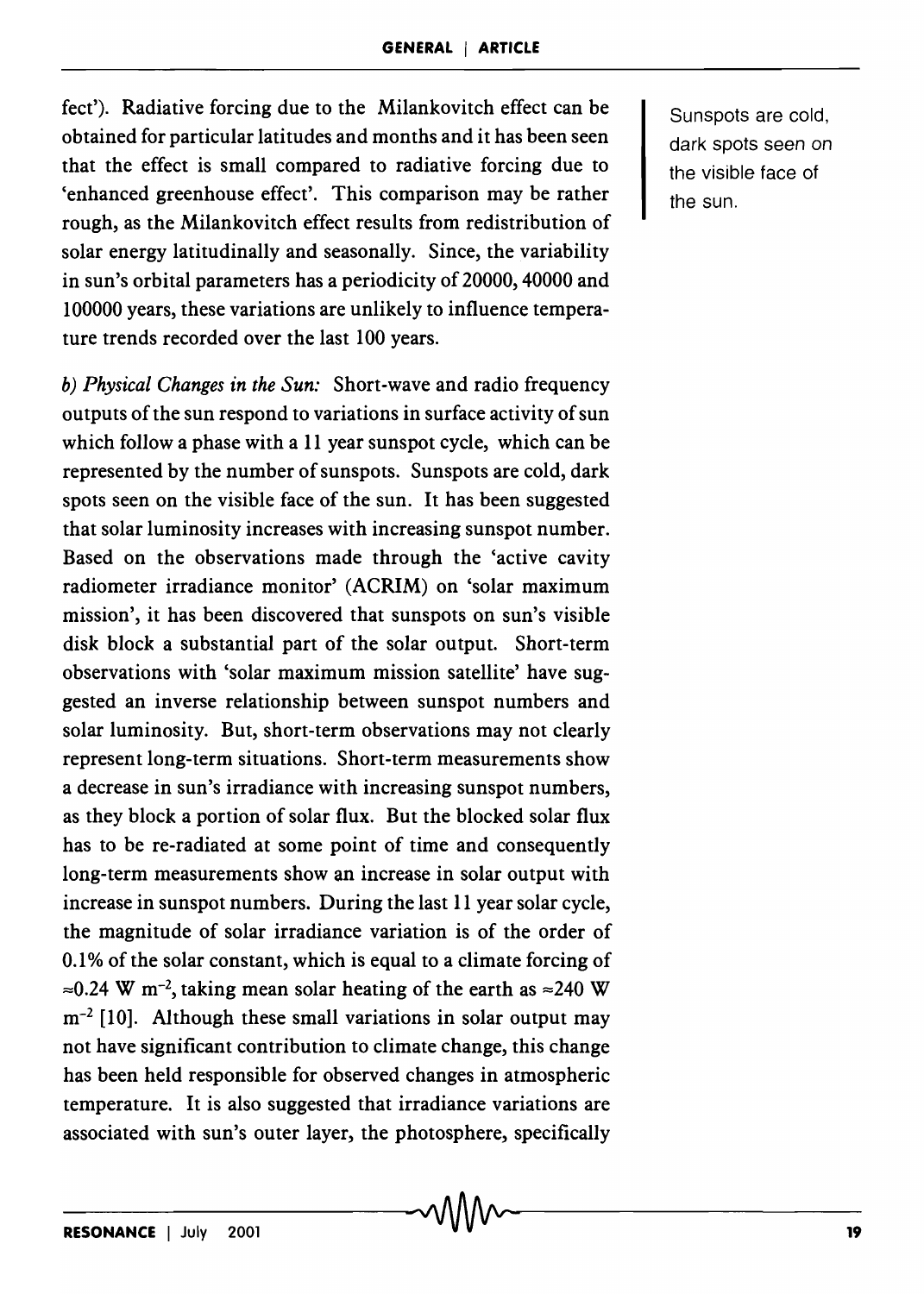The CSM has a new parameterization, which incorporates effects of ocean 'eddies', huge swirling pools of water that give birth to strong ocean currents and mix up heat through the oceans.

the bright areas known as 'faculae'. Increased irradiance due to 'faculae' when sunspot activity is high could overshadow the effect of decreasing output due to cooler sunspots and consequently high sunspot numbers could lead to higher solar output.

There are also suggestions that there might be variation in solar output due to changes in solar radius. Whether variations in the solar radius, as observed over the last few centuries, are connected to changes in solar output is still unclear. It is suggested that temperature may change on an 80 yr cycle, with a range of 0.2°C [11]. The physical basis for this kind of temperature change is reasonable but the statistical quality of the available data on this question is too poor for a firm conclusion. Anyhow, the possibility of temperature change due to solar radiation variations cannot be completely ruled out.

## New Climate System Model: Model of the Future?

Recently, researchers at the National Center for Atmospheric Research (NCAR), Colorado [12], have come out with the 'climate system model' (CSM), a coupled ocean-atmosphere model, which is able to simulate the present climate, when run for 300 years, without any flux adjustments. The CSM has a new parameterization, which incorporates effects of ocean 'eddies', huge swirling pools of water that give birth to strong ocean currents and mix up heat through the oceans. The results from the model indicate that future greenhouse warming may be milder than predicted by other models and may take decades to take effect. Doubling of  $CO<sub>2</sub>$  in the model resulted in a warming of 1.25 °K and tripling of CO<sub>2</sub> by 2 °K. A run of the same model for 300 years, without any increase in the concentration of greenhouse gases led to a average global temperature fluctuation of 0.5°C, which is indistinguishable from the natural variation. If the climate had behaved the same way as simulated in this model, the slight temperature variation in last 130 years may be attributed to natural variation. Manabe and Stouffer [13] have also examined the multiple century response of a coupled oceanatmospheric model to an increase in atmospheric  $CO<sub>2</sub>$ .